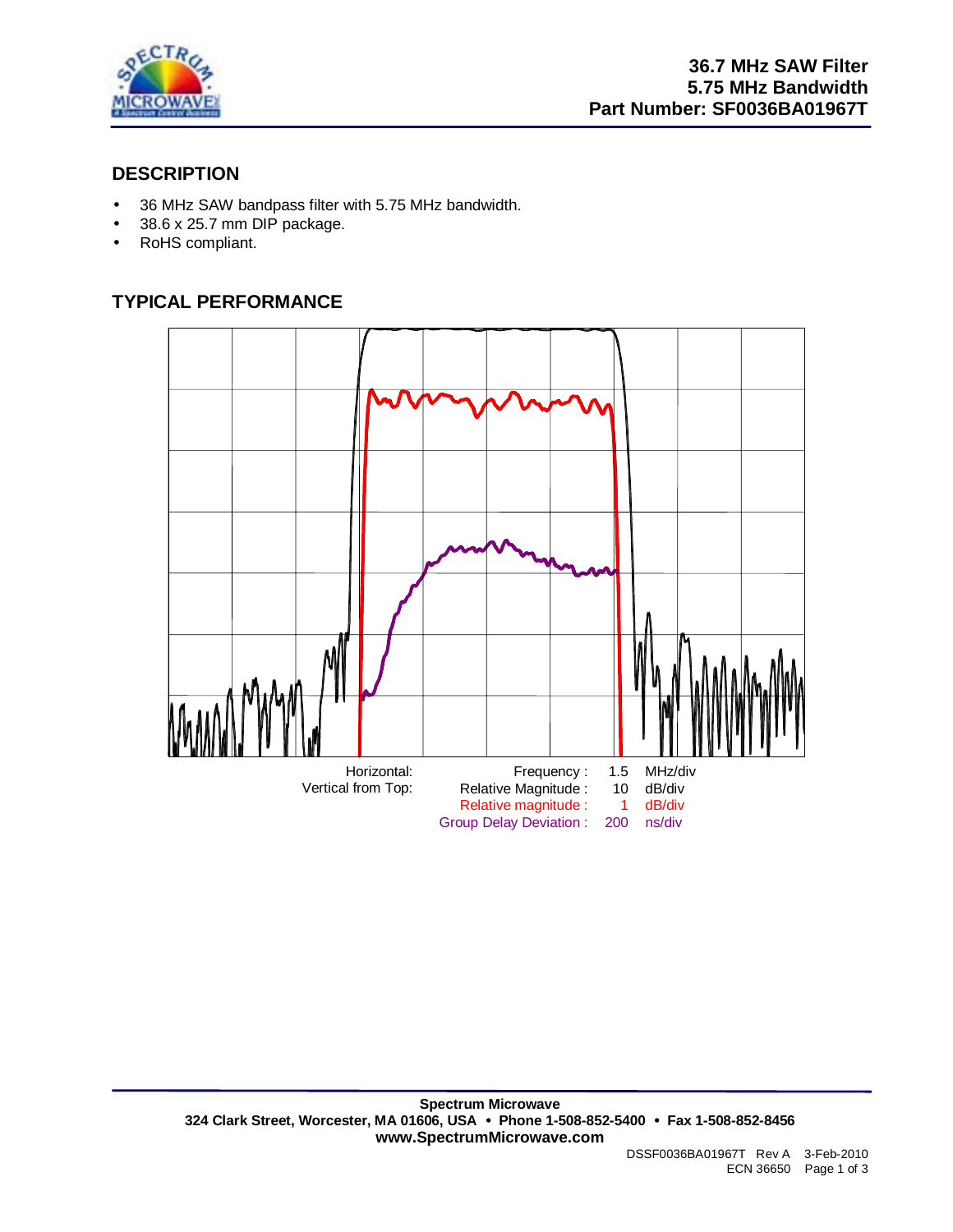

### **SPECIFICATION**

| Parameter                                     | Min                      | Typ      | <b>Max</b>               | <b>Units</b> |
|-----------------------------------------------|--------------------------|----------|--------------------------|--------------|
| F_visual                                      | ٠                        | 38.9     |                          | <b>MHz</b>   |
| $F_{\perp}$ color                             | ۰                        | 34.47    |                          | <b>MHz</b>   |
| $F_$ audio                                    | -                        | 33.5     | ۰                        | <b>MHz</b>   |
| Center Frequency (Fc, nominal) <sup>1</sup>   | $\overline{\phantom{a}}$ | 36.7     | ۰                        | <b>MHz</b>   |
| <b>Insertion Loss</b>                         | ä,                       | 27       | 30                       | dB           |
| 1 dB Lower band edge                          |                          | 33.80    | 33.9                     | <b>MHz</b>   |
| 1 dB upper band edge                          | 39.65                    | 39.75    |                          | <b>MHz</b>   |
| Passband Ripple(34.05 - 39.5)                 |                          | 0.4      | 0.6                      | $dB$ p-p     |
| Group Delay response at:                      |                          |          |                          |              |
| 38.90 MHz                                     | $-25$                    | $\Omega$ | 25                       | ns           |
| 37.90 MHz                                     | 28                       | 53       | 78                       | ns           |
| 36.90 MHz                                     | 65                       | 90       | 115                      | ns           |
| 35.90 MHz                                     | 50                       | 75       | 100                      | ns           |
| 35.15 MHz                                     | $-25$                    | 0        | 25                       | ns           |
| 34.47 MHz                                     | $-210$                   | $-170$   | $-140$                   | ns           |
| 34.10 MHz                                     | $-450$                   | $-400$   | $-350$                   | ns           |
| Rejection (10 - 31.90)                        | 45                       | 50       |                          | dB           |
| Rejection (31.9 - 33.4)                       | 40                       | 50       | $\blacksquare$           | dB           |
| Rejection (40.4 - 70.0)                       | 45                       | 50       | ۰                        | dB           |
| Rejection (40.15 - 40.4)                      | 40                       | 45       | $\overline{\phantom{a}}$ | dB           |
| Ambient Temperature                           | $\blacksquare$           | 50       | ٠                        | $^\circ$ C   |
| Source/Load impedance<br>$\sim$ $\sim$ $\sim$ | ۰                        | 50       |                          | Ω            |

Notes: 1. Average of lower & upper 3 dB frequencies.

2. Typical change of filter frequency response with temperature is  $\Delta f = (T - T_{ref})^*Tc^*Fc$ , in ppm.

### **MAXIMUM RATINGS**

| Parameter                                              | Min                      |     | Max                      | units  |
|--------------------------------------------------------|--------------------------|-----|--------------------------|--------|
| Storage Temperature Range                              | -40                      | 50  | 85                       | $\sim$ |
| Temperature Coefficient of Frequency (Tc) <sup>2</sup> | $\overline{\phantom{0}}$ | -94 | $\overline{\phantom{a}}$ | ppm/°C |
| Input Power Level                                      | $\blacksquare$           |     |                          | dBm    |

### **MATCHING CIRCUIT**



Note: External matching components are not required.

**Spectrum Microwave 324 Clark Street, Worcester, MA 01606, USA** • **Phone 1-508-852-5400** • **Fax 1-508-852-8456 www.SpectrumMicrowave.com**